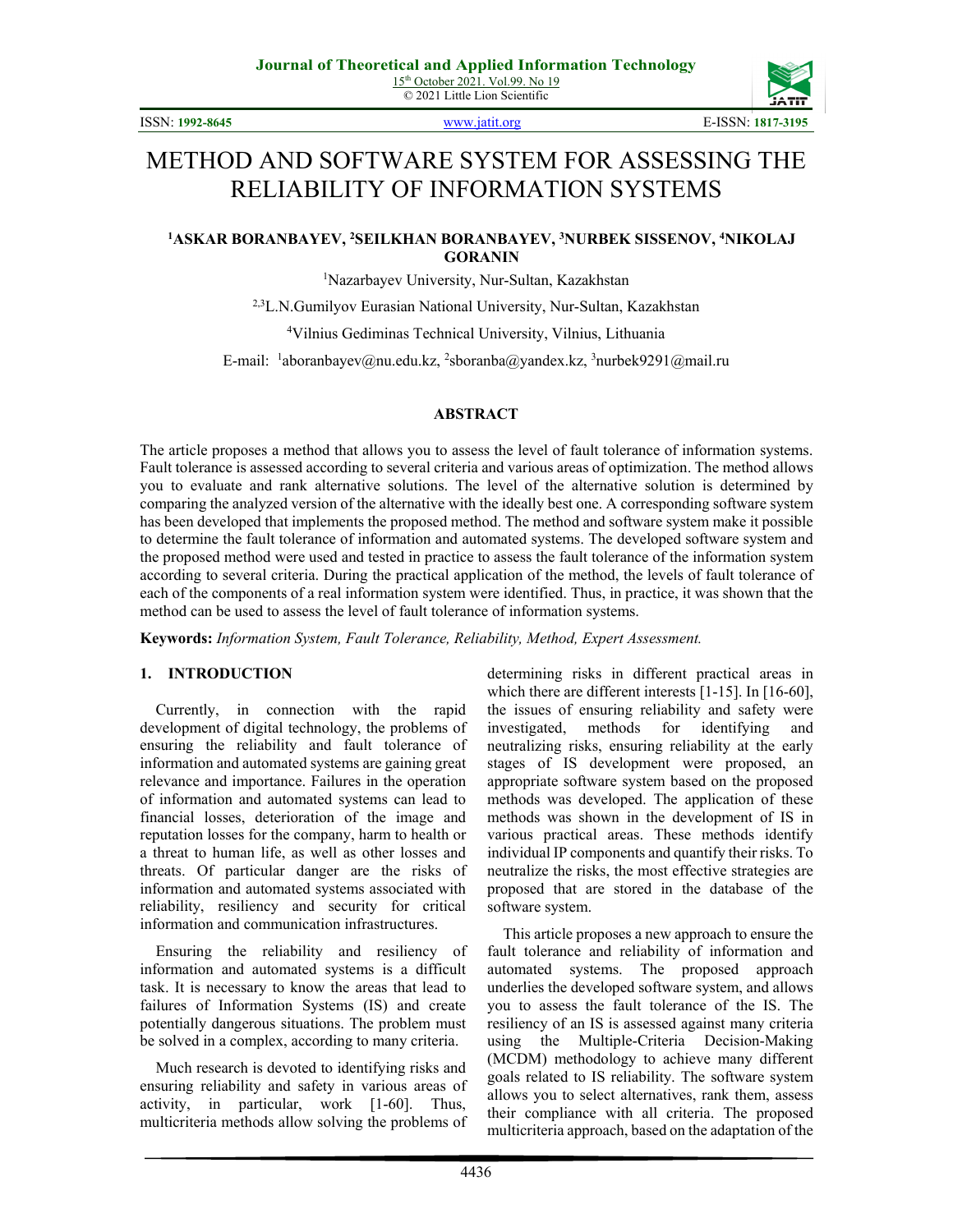15<sup>th</sup> October 2021. Vol.99. No 19 © 2021 Little Lion Scientific

ISSN: **1992-8645** [www.jatit.org](http://www.jatit.org/) E-ISSN: **1817-3195**



ARAS (additive ratio assessment) and SWARA (step-wise weight assessment ratio analysis) methods, and the software system developed on their basis, make it possible to determine the studied IS components (alternatives), criteria for comparing alternatives, the significance ( weight) criteria. The alternative can be described by both quantitative and qualitative criteria. The evaluation criteria can have different units of measurement, therefore, to obtain comparable scales of the criteria values, they are normalized. The multicriteria approach proposed in this article and the software system developed on its basis can be used to analyze the risks of information and automated systems. The main advantage of multicriteria methods is their ability to solve problems associated with various conflicting interests.

#### **2. DETERMINATION OF THE LEVEL OF RELIABILITY AND FAULT TOLERANCE OF INFORMATION SYSTEMS**

Determination of the level of reliability and fault tolerance of IS components consists of the following stages:

• Statement of the problem - the level of fault tolerance of which product should be determined (information system, automated system, a separate component of the system, information communication infrastructure, etc.);

• Appointment of experts - with qualifications, education, experience in this area;

• Description of alternatives to the task;

• Description of the criteria that affect the resiliency of alternatives;

• Description of criterion optimization;

• Calculation of criteria values for alternatives;

• Calculation of the weight (influence) of the criteria on the fault tolerance of the alternative;

• Calculation of the level of fault tolerance of alternatives by the adapted ARAS method (Additive ratio assessment);

• Calculation of the level of fault tolerance of alternatives by the adapted SWARA method;

• Analysis of results - done by experts. If the results are satisfactory, then the problem is solved. Otherwise, the problem is solved again.

As described above, a failure of the IS can lead not only to the disruption or termination of its functioning, but also to more global consequences. Thus, the presence of such risks leads to the need to find effective methods for their assessment.

The proposed method makes it possible to determine the complex fault tolerance and reliability of the IS components.

Therefore, when using this method, it is convenient to evaluate and rank alternative solutions. The degree of alternativeness is determined by comparing the analyzed variant with the ideally best one.

## **2.1 Adaptation of the ARAS method to determine the level of reliability and fault tolerance of information systems.**

Consider the ARAS method [30-34]. First, the decision-making matrix (DMM) is formed. The task is represented by the following DMM:  $x_{01}^{\dagger}$   $x_{0i}$   $x_{0h}^{\dagger}$ 

$$
X = \begin{cases} x_{01} & x_{0j} \\ x_{i1} & x_{ij} \\ x_{a1} & x_{ai} \\ x_{ab} & x_{ab} \end{cases} \quad (1)
$$

where  $a$  – number of alternatives,  $b$  - number of criteria describing each alternative,  $x_{ij}$  - a value representing the performance value of the alternative i in terms of the criterion j,  $x_{0i}$  - optimal criterion value  $j$  [9].

If the optimal value of the criterion j is unknown, then

$$
x_{0j} = \max_{i} x_{ij}, \text{if } \max_{i} x_{ij} \text{ is preferable};
$$
  

$$
x_{0j} = \min_{i} x_{ij}^{*}, \text{if } \min_{i} x_{ij}^{*} \text{ is preferable.}
$$
 (2)

The system of criteria, values and initial weights of the criteria are determined by experts [9]. Usually the criteria are different. Therefore, it is necessary to obtain dimensionless weighted values of the criteria. For this, the ratio of the criterion to the optimal value is used. There are various methods that describe the ratio of the criterion to the optimal value. Typically, values are displayed in the interval [0; 1] or the interval  $[0; \infty]$ . At the next stage, the initial values of all criteria are normalized - the values  $x_{ij}$  of the normalized decision-making matrix  $X$  are determined.

$$
\bar{x}_{01} \quad \bar{x}_{0j} \quad \bar{x}_{0b} \nX = \bar{x}_{i1} \quad \bar{x}_{ij} \quad \bar{x}_{ib} ; \quad i = \overline{0, a}; \quad j = \overline{1, b}, \quad (3) \n\bar{x}_{a1} \quad \bar{x}_{aj} \quad \bar{x}_{ab}
$$

If the values of the criteria are to be maximized, then their normalization is done as follows:

$$
\bar{x}_{ij} = \frac{x_{ij}}{\sum_{i=0}^{a} x_{ij}}.\tag{4}
$$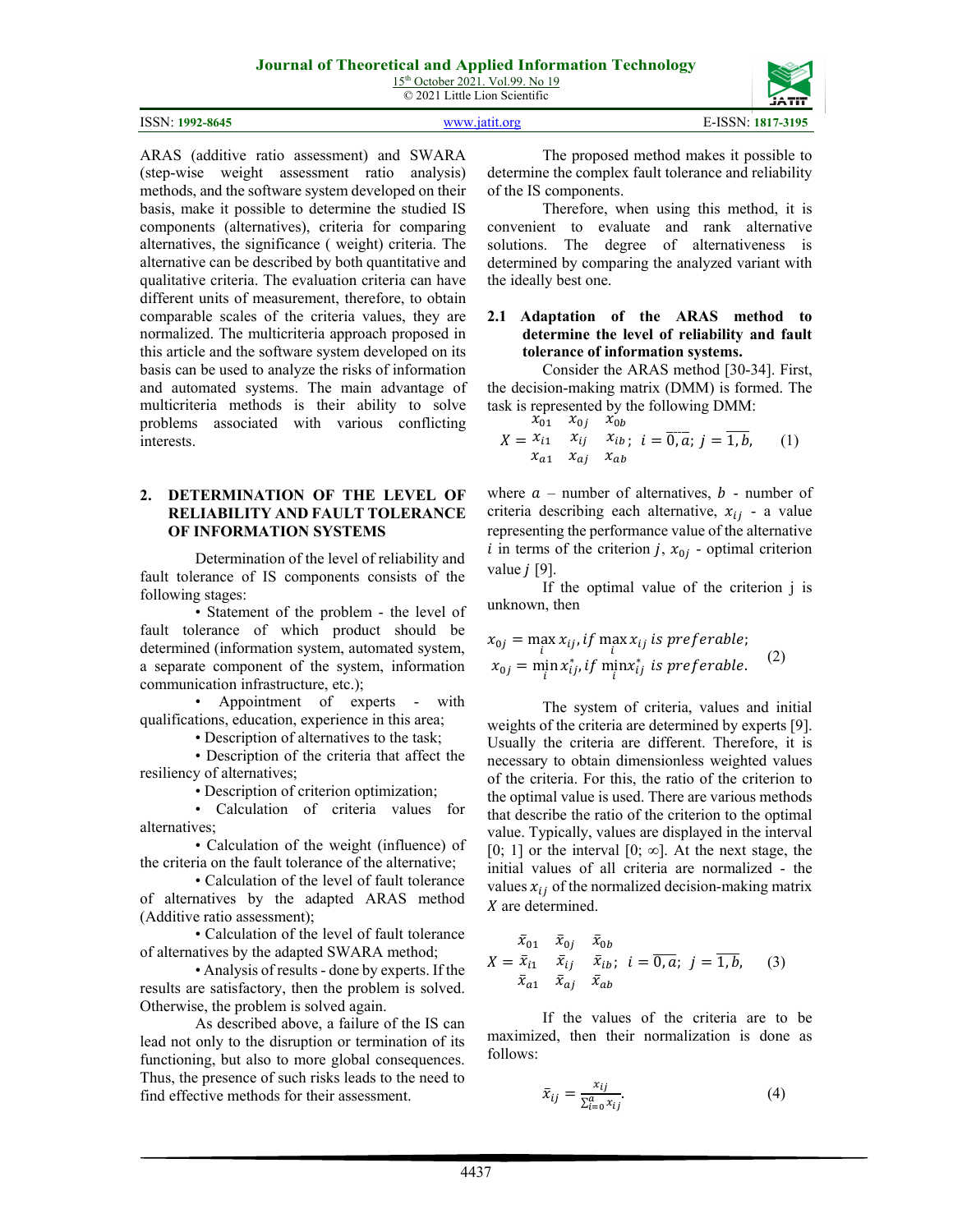| ISSN: 1992-8645 | www.jatit.org | E-ISSN: 1817-3195 |
|-----------------|---------------|-------------------|

If the values of the criteria are to be minimized, then their normalization is done as follows (two-stage procedure):

$$
x_{ij} = \frac{1}{x_{ij}^*}; \quad \bar{x}_{ij} = \frac{x_{ij}}{\sum_{i=0}^a x_{ij}}.
$$
 (5)

All criteria, initially having different measurements, are reduced to dimensionless values and can be compared.

At the next stage, the normalized weighted matrix  $X$  is determined. The criteria are evaluated with the weights  $w_i$ ,  $0 \le w_i \le 1$ . The values of the weights  $w_i$  are determined using expert judgment. For the weights  $w_i$  the following condition must be met:

$$
\sum_{j=1}^{b} w_j = 1. \tag{6}
$$

 $\ddot{X} =$  $\chi_{01}$   $\chi_{0j}$   $\chi_{0b}$  $\hat{x}_{i1}$   $\hat{x}_{ij}$   $\hat{x}_{i}$  $\hat{x}_{a1}$   $\hat{x}_{aj}$   $\hat{x}_a$ ;  $i = \overline{0, a}$ ;  $j = 1, k$  $(7)$ 

 $j,$ 

The normalized weighted values of the criteria are calculated:

$$
\hat{x}_{ij} = \bar{x}_{ij} w_j; \quad i = \overline{0, a}, \tag{8}
$$

where  $w_i$  - weight (importance) of criterion

$$
S_i = \sum_{j=1}^{b} \hat{x}_{ij}; \quad i = \overline{0, a}, \tag{9}
$$

where  $S_i$  - is the value of the alternative optimality function. The larger the  $S_i$  value, the more efficient the alternative. Alternatives can be prioritized according to the  $S_i$  value. Thus, alternatives can be evaluated and ranked using this method.

The degree of utility  $K_i$  of alternative *i* is calculated as follows:

$$
K_i = \frac{s_i}{s_0}; \quad i = \overline{0, a}, \tag{10}
$$

The  $K_i$  values are in the range [0, 1] and can be sorted in ascending order and thus prioritized.

#### **2.2 Adaptation of the SWARA method to determine the level of reliability and fault tolerance of information systems**

When using the adapted SWARA method, criteria should be selected. For example, you can select as criteria: "Program type", "Data recovery", "Error type", "Access type".

Next, you should select the subcriteria.

Subcriteria can be:

1) Program type: website, desktop programs, mobile applications, devices.

2) Data recovery: provided, not provided.

3) Error type: notification, self-correction, support.

4) Access type: via EDS, login and password, two-step authentication.

Next, you should choose experts. Expert names are written as: id1, id2, id3, ........

The investigated information system is evaluated by experts according to the criteria, and their assessments are stored in the database.

Then the user selects the criteria options he needs. The weights of the criteria are calculated, while the assessments of the respective experts are taken from the database.

The process of determining the relative weights of criteria using the SWARA method consists of the following stages:

Stage 1. The criteria are sorted in descending order of their expected significance.

Stage 2. Starting from the second criterion, the expert expresses the relative importance of criterion j in relation to the previous (j-1) criterion for each specific criterion. This relationship is called the comparative importance of the mean  $s_i$ .

Stage 3. Determination of the coefficient  $k_i$ as follows:

$$
k_j = \begin{cases} 1 & j = 1 \\ s_j + 1 & j > 1 \end{cases}
$$
 (11)

Stage 4. Determine the weight  $q_i$  as follows:

$$
q_j = \begin{cases} \frac{1}{k_{j-1}}, & j = 1\\ \frac{k_j}{k_j}, & j > 1 \end{cases}
$$
 (12)

Stage 5. The relative weights of the evaluation criteria are determined as follows:

$$
w_j = \frac{q_j}{\sum_{k=1}^n q_k} \tag{13}
$$

where  $w_i$  denotes the relative weight of criterion  $i$ .

The weight of the criteria is determined by the expert's estimate. And the weights of the subcriteria are determined for each criterion.

Figure 1 shows an expert opinion as an example. The information in the columns marked in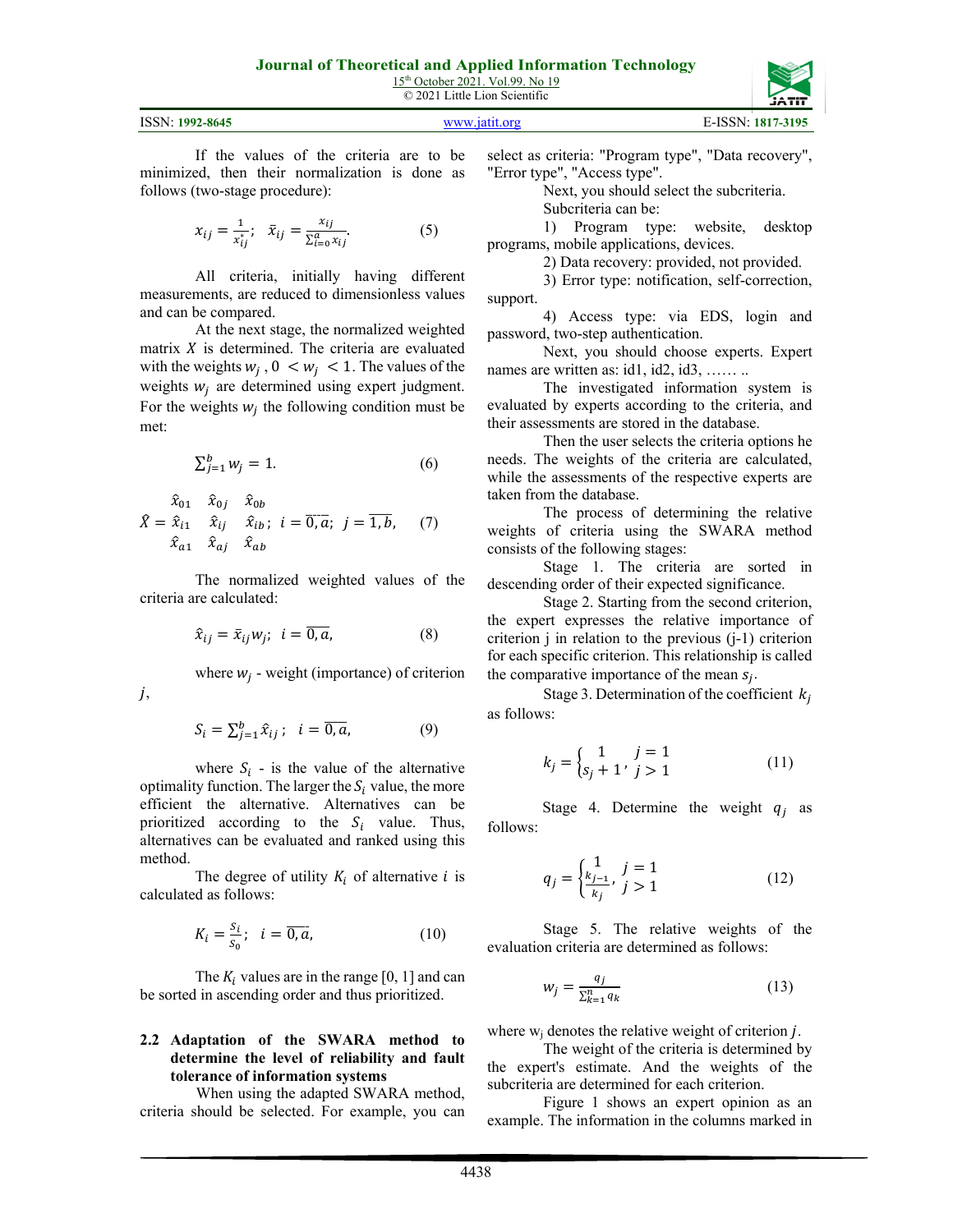© 2021 Little Lion Scientific

|                                    | ------                                |
|------------------------------------|---------------------------------------|
| ISSN:<br>$\frac{1}{2}$ : 1992-8645 | $-$ ISSN $\cdot$ $\cdot$<br>1817-3195 |
|                                    |                                       |

red was obtained by multiplying the weight of the criterion and subcriterion. Column S is equal to the sum of each row of the columns marked in red.

Stage 6. Determine the significance of the potentially acceptable options. The significance of each option can be determined as follows.

$$
S_i^k = \sum_j^n w_j w_{lj} \tag{14}
$$

where:  $S_i^k$  denotes the overall significance of option *i* based on the answers received from respondent *k*,  $w_i$  denotes the relative weight of criterion *j*,  $w_{1i}$ denotes the relative weight of option *l* from the area of criterion *j*.

Stage 7. Determine the overall value of each option based on a group approach. For a group of K decision-makers, the overall significance of each option Si can be calculated using the geometric mean as follows:

$$
S_i = \left(\prod_{k=1}^K S_i^k\right)^{\frac{1}{K}}\tag{15}
$$

The scores of each expert are calculated, and then the average of the expert ratings is calculated (Figure 2).

The reliability of information systems is determined by their ranks. In our case, options  $# 1$ and  $\# 3$  have the highest rank equal to 1. Option  $\# 1$ - (Program type: website; Data recovery: provided; Error type: notification; Access type: via Electronic Digital Signature). Option  $# 3$  - (Program type: website; Data recovery: provided; Error type: notification; Access type: two-step authentication).

#### **3. PRACTICAL IMPLEMENTATION OF METHODS**

The proposed methods were used to determine the level of fault tolerance of the IS "Student Portal" of the university. This IS consists of various interactive services and informational parts. The information part is intended for storing content and consists of a multi-level set of web pages. Interactive services are designed to implement various functionality and represent a database and a set of modules (Figure 3).

The information system is developed on the IBM WebSphere Portal platform. Interactive services are developed in the Java programming language. The system is built using a stack of technologies Java, EJB3.0, JPA, Javascript, HTML, Oracle 11g database. Operating system "Red Hat Enterprise Linux Server version 6.5 (Santiago)".

Web Server - A load balancer is used. The

load is spread across three web application servers (nodes). The Dynamic cache service is used to cache data received from the database and LDAP. Oracle Database 11g is used for the database. For the development of the application are used: libraries - JQuery, ExtJS 4; platform - EJB 3.0; Java EE API Specification - JPA data storage and management - Oracle 11g. The architecture of the IS is shown in Figure 4. The web server processes requests, distributes loads between nodes. Three servers are used - Oracle, DB2 and LDAP. These three servers contain databases of: installed applications; data responsible for the performance of the portal; data about the users of the university.



*Figure 4. Information System Architecture*

IS provides communication with the following subsystems:

1. Subsystem for authorization and obtaining personal information of the student. 2.Billing subsystem. 3. Subsystem office registrar. 4. Subsystem of accounting services. 5. Subsystem of hostel management.

IS "Student Portal" is integrated with 4 other systems of the University: invoicing; tracking the services provided; check in; identity management. The exchange of information between the IS "Student Portal" and other systems is carried out on the basis of the request-response principle.

We identified 4 components of the IS, which were used as alternatives in the multicriteria method. The criteria used were the characteristics that affect the level of fault tolerance of the IS components: The share of recoverability / maintainability; The presence of failures; The share of the impact of failures on the IS performance; Availability of redundancy of processed data; Compliance with legal requirements. Experts with relevant higher education and experience in the field of IT were involved in the assessment of the criteria. The criteria were compared with each other using the AHP method, and thus the significance of the impact of each criterion on the IS fault tolerance was calculated. Table 1 shows the results of comparing the weights of the criteria. The weights of the criteria affecting the fault tolerance of the IS components are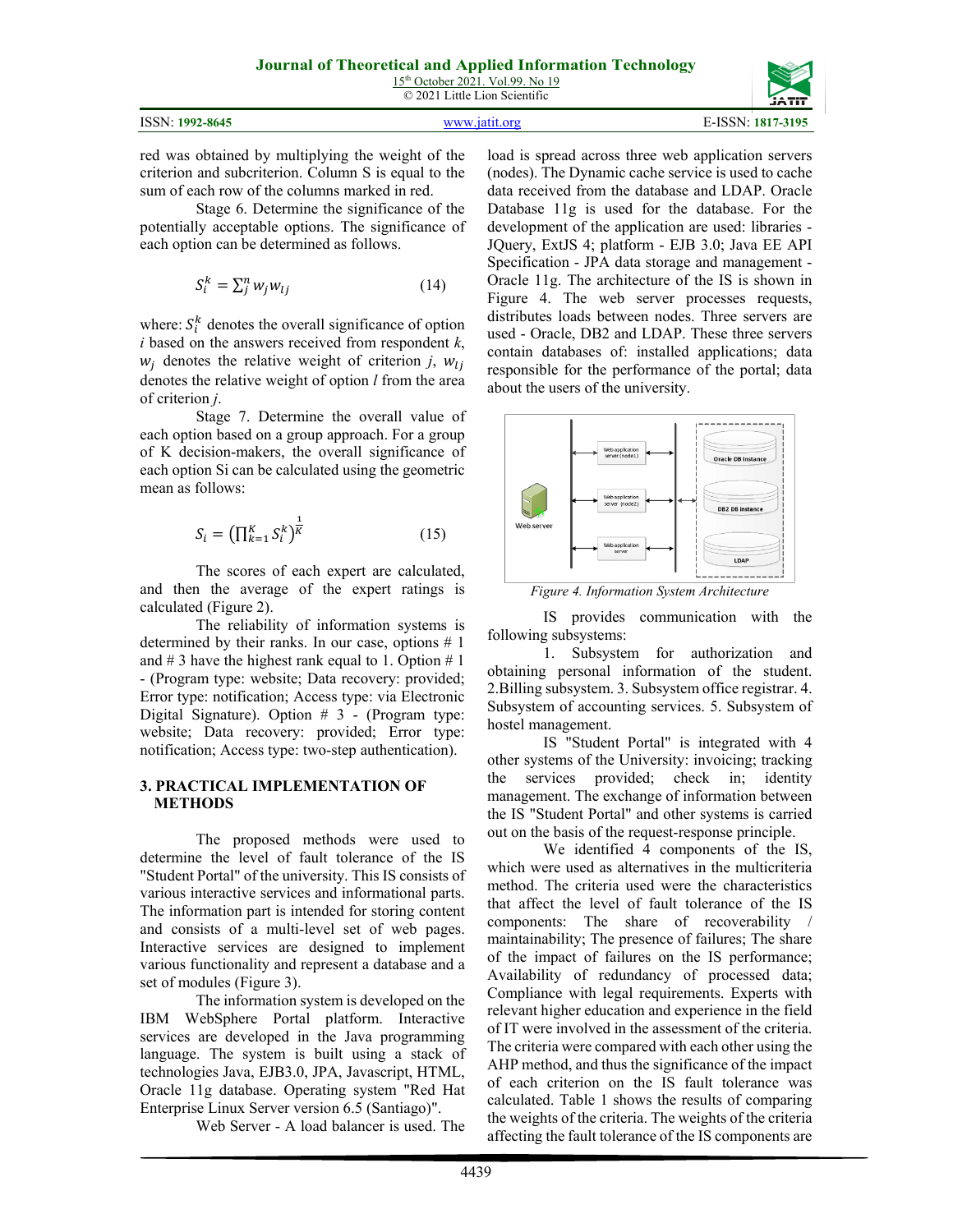ISSN: **1992-8645** [www.jatit.org](http://www.jatit.org/) E-ISSN: **1817-3195**





*Figure 5. Weights of Criteria*

For each refusal, the following attributes are indicated:

• Severity of failure;

• Priority (Priority) of rejection.

Severity indicates how serious the failure is and how it can affect the performance of the information system. 5 types of failure severity were selected (Table 2).

Priority specifies the order in which the failure is resolved for each task. 3 types of failure priority are selected (Table 3).

Based on Tables 2 and 3, Tables 4 and 5 were formed. It should be noted that "1" is used as the minimum value in the line "0 - optimal value", since division by "0" is impossible. When calculating the priority of the failure and the severity of the failure, the average values of the results of the expert survey were used. The weighted normalized measurement values in the IS (weighted normalized decision-making matrix), calculated using formulas  $(9) - (10)$ , are shown in Table 6 and Figure 6.



*Figure 6. The Level of Fault Tolerance of is Components.*

# **4. CONCLUSION**

The proposed model is aimed at solving the problem of calculating the IS fault tolerance. Five main criteria were identified: "percentage of recoverability/maintainability", "failures", "percentage of the impact of failures on the operability of the IS", "backup of processed data" and "compliance with legal requirements".

The study shows that the most fault-tolerant IS component is component #2 (level 0.541), components #3 and #4 (levels from 0.312 to 0.332) are less fault-tolerant components of a component, and component #1 (level 0.269) is the least faulttolerant component.

Failures in the information system can lead to disruption in its operation or complete termination of its functioning. This can have serious consequences. Therefore, effective methods of assessing such risks are needed. The proposed method makes it possible to determine the level of fault tolerance of the IS components, take into account a number of criteria with different directions of optimization, evaluate and rank alternative solutions. The level of the alternative is determined by comparing the analyzed variant with the ideally best one. The proposed method was applied in practice to assess the fault tolerance of IC components according to five criteria. As a result of the computational work, the levels of fault tolerance of each of the IS components were identified. Thus, the practical application of the method has shown that it can be used to calculate the level of fault tolerance of information and automated systems

#### **ACKNOWLEDGMENT**

This research has been funded by the Science Committee of the Ministry of Education and Science of the Republic of Kazakhstan (Grant No. АР09261118).

# **REFRENCES:**

- [1] Turskis Z, Zavadskas EK, Peldschus F. Multicriteria optimization system for decision making in construction design and management. Inzinerine Ekonomika – Engineering Economics. 2009; (1): 7–17.
- [2] Zavadskas EK, Turskis Z. A new additive ratio assessment (ARAS) method in multicriteria decision-making. Technological and Economic Development of Economy. 2010; 16:2, 159-172.
- [3] Erdogan M, Kaya I. Prioritizing failures by using hybrid multi criteria decision making methodology with a real case application. Sustainable cities and society. 2019; 45: 117-130. DOI: 10.1016/j.scs.2018.10.027.
- [4] Lo HW, Liou JJH. A novel multiple-criteria decision-making-based FMEA model for risk assessment. Applied soft computing. 2018; 73: 684-696. DOI: 10.1016/j.asoc.2018.09.020.
- [5] Han Y, Deng Y. A hybrid intelligent model for assessment of critical success factors in high-risk<br>emergency system. Journal of ambient emergency system. Journal of ambient intelligence and humanized computing. 2018;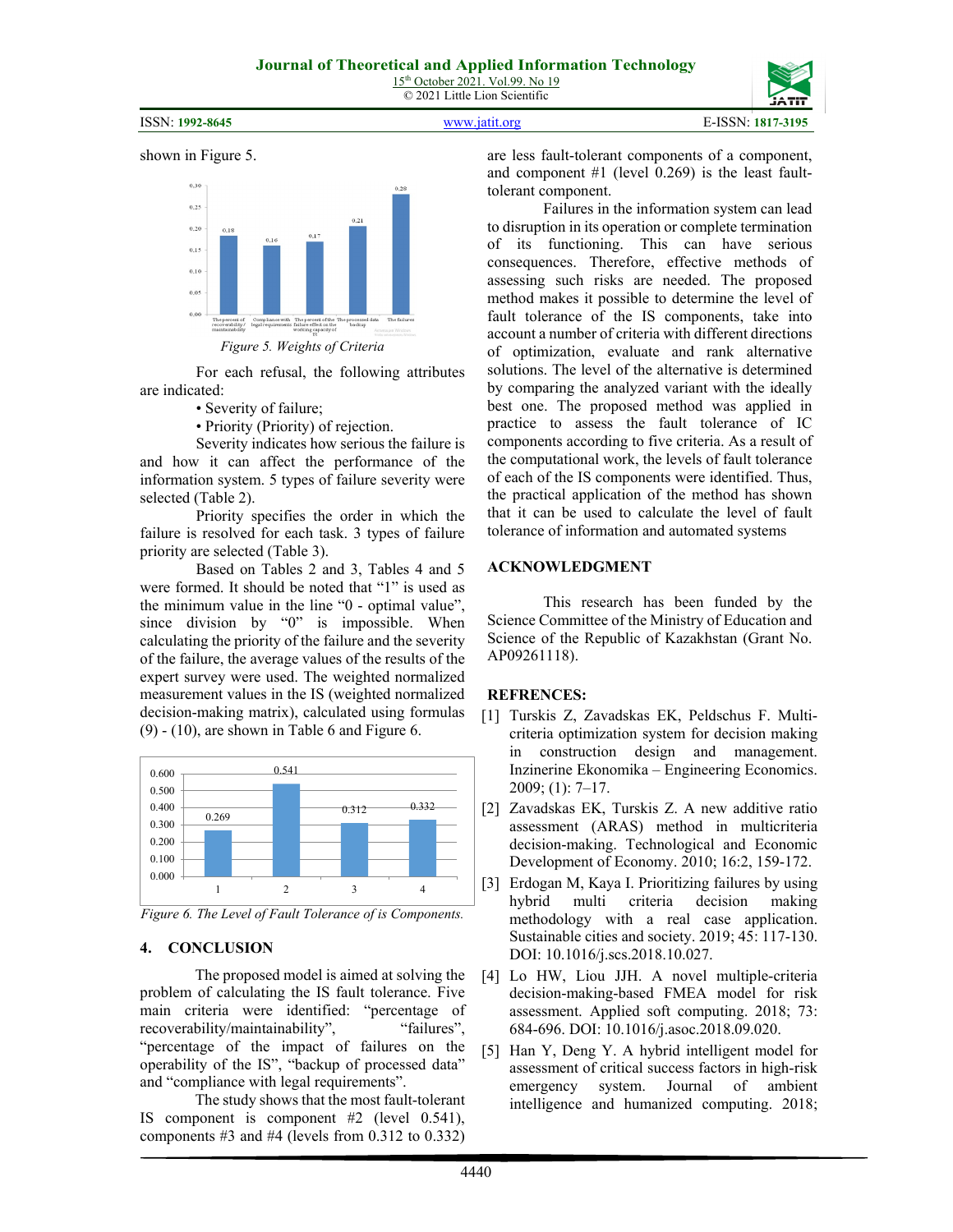15<sup>th</sup> October 2021. Vol.99. No 19 © 2021 Little Lion Scientific



4441

ISSN: **1992-8645** [www.jatit.org](http://www.jatit.org/) E-ISSN: **1817-3195**

0882-4.

- [6] Li M, Wang JL, Li Y, Xu YC. Evaluation of Sustainability Information Disclosure Based on Entropy. Entropy. 2018; 20(9). DOI: 10.3390/e20090689.
- [7] Pamucar D, Stevic Z, Sremac S. A new model for determining weight coefficients of criteria in MCDM models: full consistency method (FUCOM). Symmetry-Basel. 2018; 10(9). DOI: 10.3390/sym10090393.
- [8] Mardani A, Nilashi M, Zakuan N, Loganathan N, Soheilirad S, Saman MZM, Ibrahim O. A systematic review and meta-Analysis of SWARA and WASPAS methods: Theory and applications with recent fuzzy developments. Applied soft computing. 2017; 57: 265-292. 10.1016/j.asoc.2017.03.045.
- [9] Celik E, Gul M, Aydin N, Gumus AT, Guneri AF. A comprehensive review of multi criteria decision making approaches based on interval type-2 fuzzy sets. Knowledge-based systems. 2015; 85&: 329- 341. DOI: 10.1016/j.knosys.2015.06.004.
- [10]Radovic D, Stevic Z, Pamucar D, Zavadskas EK, Badi I, Antucheviciene J, Turskis Z. Measuring Performance in Transportation Companies in Developing Countries: A Novel Rough ARAS 10.3390/sym10100434.
- [11]Ecer F. An integrated Fuzzy AHP and ARAS model to evaluate mobile banking services. Technological and economic development of economy. 24(2). pp. 670-695. 2018. DOI: 10.3846/20294913.2016.1255275.
- [12]Stanujkic D, Zavadskas EK, Karabasevic D, Turskis Z, Kersuliene V. New group decisionmaking ARCAS approach based on the integration of the SWARA and the ARAS methods adapted for negotiations. Journal of business economics and management. 2017.  $18(4)$ , pp.  $599-618$ . 10.3846/16111699.2017.1327455.
- [13]Turskis Z, Kersuliene V, Vinogradova I. A new fuzzy hybrid multi-criteria decision-making approach to solve personnel assessment problems. Case study: Directo selection for estates and economy office. Economic computation and economic cybernetics studies and research. 2017; Vol. 51(3):211-229.
- [14]Turskis Z, Goranin N, Nurusheva A, Boranbayev S. A fuzzy WASPAS-based approach to determine critical information infrastructures of EU sustainable development. Sustainability.Switzerland. 2019; 11 (2): 424.
- 9(6): 1933-1953. DOI: 10.1007/s12652-018- [15]Turskis Z, Goranin N, Nurusheva A, Boranbayev S. Information security risk assessment in critical infrastructure: A hybrid MCDM approach. Informatica. Netherlands. 2019; 30 (1):187-211.
	- [16]Boranbayev A, Boranbayev S, Nurusheva A, Yersakhanov K. Development of a software system to ensure the reliability and fault tolerance in information systems. Journal of Engineering and Applied Sciences. 2018; 13 (23):10080- 10085.
	- [17]Boranbayev S, Goranin N, Nurusheva A. The methods and technologies of reliability and security of information systems and information and communication infrastructures. Journal of Theoretical and Applied Information Technology. 2018; 96 (18): 6172-6188.
	- DOI: [18]Boranbayev A, Boranbayev S, Nurusheva A. Development of a software system to ensure the reliability and fault tolerance in information systems based on expert estimates. Advances in Intelligent Systems and Computing. 2018; 869: 924-935.
		- [19]Boranbayev A, Boranbayev S, Yersakhanov K, Nurusheva A, Taberkhan R. Methods of Ensuring the Reliability and Fault Tolerance of Information Systems. Advances in Intelligent Systems and Computing. 2018; 738: 729-730.
- Model. Symmetry-Basel. 2018; 10(10). DOI: [20]Boranbayev S, Altayev S, Boranbayev A. Applying the method of diverse redundancy in cloud based systems for increasing reliability. The 12th International Conference on Information Technology: New Generations (ITNG 2015). Las Vegas, Nevada, USA. April 13-15, 2015; 796- 799.
	- [21]Boranbayev AS, Boranbayev SN, Nurusheva AM, Yersakhanov KB, Seitkulov YN. Development of web application for detection and mitigation of risks of information and automated systems. Eurasian Journal of Mathematical and Computer Applications. 2019; 7(1): 4-22.
	- [22]Boranbayev AS, Boranbayev SN, Nurusheva AM, Seitkulov YN, Sissenov NM. A method to determine the level of the information system fault-tolerance. Eurasian Journal of Mathematical and Computer Applications. 2019; 7(3): 13-32.
		- [23]Boranbayev A, Boranbayev S, Nurbekov A, Taberkhan R. The Development of a Software System for Solving the Problem of Data Classification and Data Processing. 16th International Conference on Information Technology - New Generations (ITNG 2019). 2019; 800: 621-623.

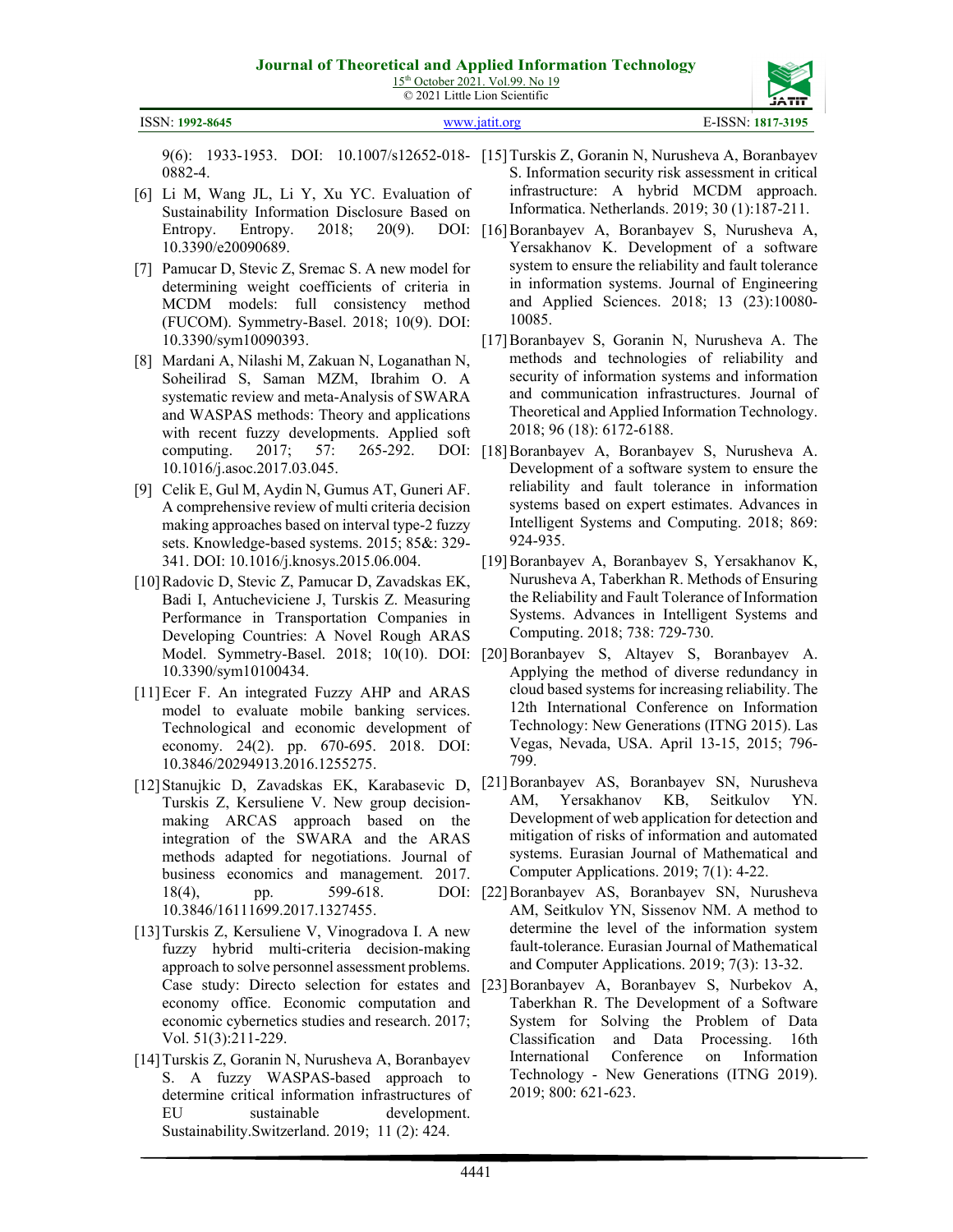15<sup>th</sup> October 2021. Vol.99. No 19 © 2021 Little Lion Scientific



| ISSN: 1992-8645 | www.jatit.org | E-ISSN: 1817-3195 |
|-----------------|---------------|-------------------|
|                 |               |                   |

- Yersakhanov K, Seitkulov Y. A software system for risk management of information systems. Proceedings of the 2018 IEEE 12th International Conference on Application of Information and Communication Technologies (AICT 2018). Almaty, Kazakhstan. 17-19 Oct. 2018; 284-289.
- [25]Boranbayev S, Boranbayev A, Altayev S, Nurbekov A. Mathematical model for optimal designing of reliable information systems. Proceedings of the 2014 IEEE 8th International Conference on Application of Information and Communication Technologies (AICT 2014). Astana, Kazakhstan. October 15-17, 2014; 123- 127.
- [26]Boranbayev S, Altayev S, Boranbayev A, Seitkulov Y. Application of diversity method for reliability of cloud computing. Proceedings of the 2014 IEEE 8th International Conference on Application of Information and Communication Technologies (AICT 2014). Astana, Kazakhstan. October 15-17, 2014; 244-248.
- [27]Boranbayev A, Boranbayev S, Nurusheva A. Analyzing methods of recognition, classification and development of a software system. Advances in Intelligent Systems and Computing. 2018; 869: 690-702.
- [28]Boranbayev AS, Boranbayev SN. Development and optimization of information systems for health insurance billing. ITNG2010 - 7th International Conference on Information Technology: New Generations. 2010; 1282-1284.
- [29]Akhmetova Z, Zhuzbayev S, Boranbayev S, [39]Boranbayev A, Boranbayev S, Nurbekov A. A Sarsenov B. Development of the system with component for the numerical calculation and visualization of non-stationary waves propagation in solids. Frontiers in Artificial Intelligence and Applications. 2016; 293: 353-359.
- [30]Boranbayev SN, Nurbekov AB. Development of the methods and technologies for the information system designing and implementation. Journal of Theoretical and Applied Information Technology. 2015; 82 (2): 212-220.
- [31]Boranbayev A, Shuitenov G, Boranbayev S. The method of data analysis from social networks using apache hadoop. Advances in Intelligent Systems and Computing. 2018; 558: 281-288.
- [32]Boranbayev S, Nurkas A, Tulebayev Y, Tashtai B. Method of Processing Big Data. Advances in Intelligent Systems and Computing. 2018; 738: [42]Boranbayev A, Boranbayev S, Nurbekov A. 757-758.
- [24]Boranbayev A, Boranbayev S, Nurusheva A, [33]Boranbayev A, Boranbayev S, Nurbekov A. Estimation of the Degree of Reliability and Safety of Software Systems. Advances in Intelligent Systems and Computing. 2020;1129: 743-755.
	- [34]Boranbayev A, Boranbayev S, Nurbekov A. Development of the Technique for the Identification, Assessment and Neutralization of Risks in Information Systems. Advances in Intelligent Systems and Computing. 2020; 1129: 733-742.
	- [35]Boranbayev A, Boranbayev S, Nurusheva A, Seitkulov Y, Nurbekov A. Multi Criteria Method for Determining the Failure Resistance of Information System Components. Advances in Intelligent Systems and Computing. 2020; 1070: 324-337.
	- [36]Boranbayev A, Boranbayev S, Nurbekov A, Taberkhan R. The Software System for Solving the Problem of Recognition and Classification. Advances in Intelligent Systems and Computing. 2019; 997: 1063-1074.
	- [37]Akhmetova Z, Boranbayev S, Zhuzbayev S. The visual representation of numerical solution for a non-stationary deformation in a solid body. Advances in Intelligent Systems and Computing. 2016; 448: 473-482.
	- [38]Boranbayev A, Boranbayev S, Nurbekov A. Evaluating and Applying Risk Remission Strategy Approaches to Prevent Prospective Failures in Information Systems. Advances in Intelligent Systems and Computing. 2020; 1134: 647-651.
	- Proposed Software Developed for Identifying and Reducing Risks at Early Stages of Implementation to Improve the Dependability of Information Systems. Advances in Intelligent Systems and Computing. 2020; 1134: 163-168.
	- [40]Boranbayev A, Boranbayev S, Nurbekov A. Java Based Application Development for Facial Identification Using OpenCV Library. Advances in Intelligent Systems and Computing. 2021; 1251: 77-85.
	- [41]Boranbayev A, Boranbayev S, Nurbekov A. Measures to ensure the reliability of the functioning of information systems in respect to state and critically important information systems. Advances in Intelligent Systems and Computing. 2021; 1252: 139-152.
	- Development of a Hardware-Software System for the Assembled Helicopter-Type UAV Prototype by Applying Optimal Classification and Pattern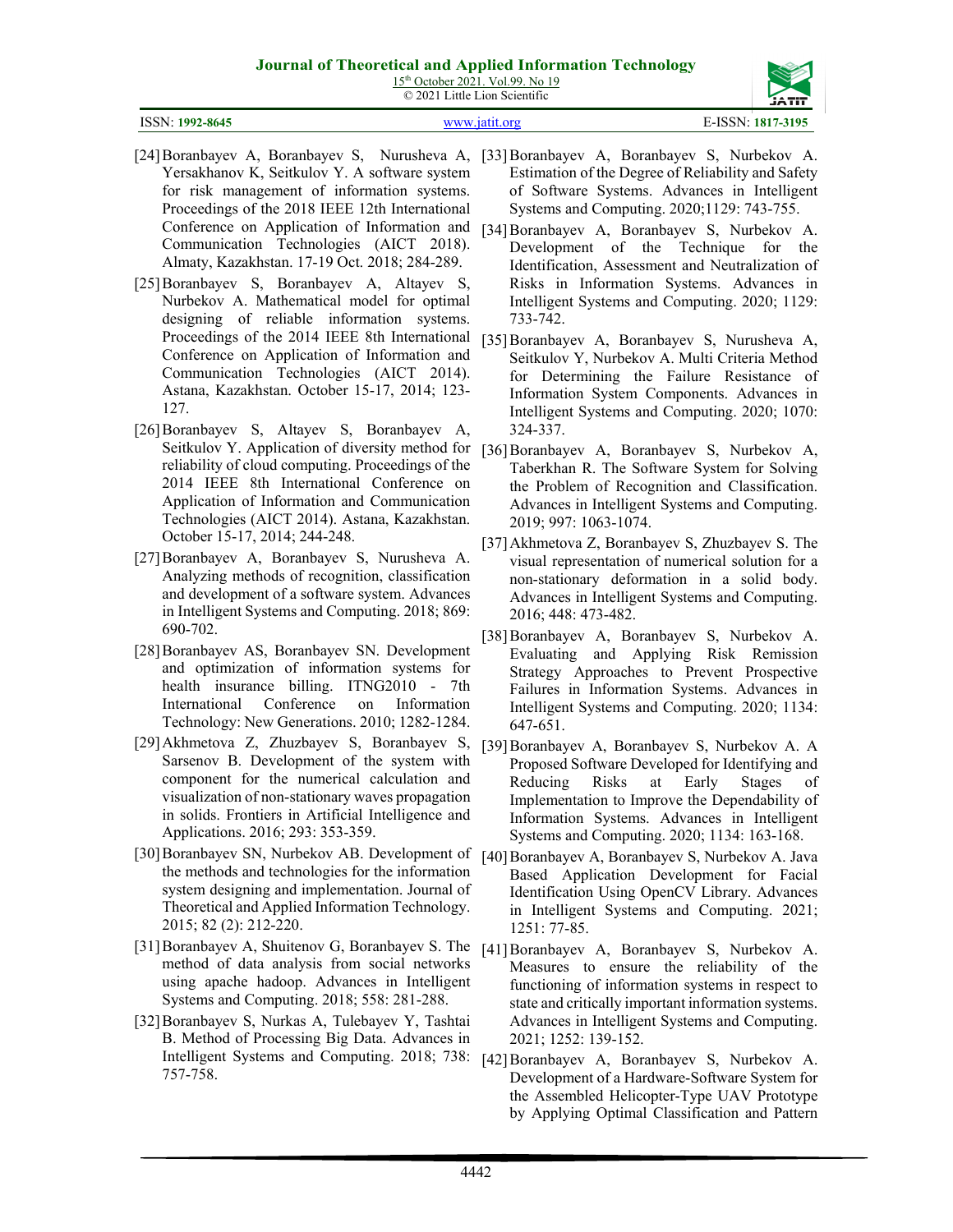

Recognition Methods. Advances in Intelligent Systems and Computing. 2020; 1229: 380-394.

- [43]Boranbayev A, Shuitenov G, Boranbayev S. The Method of Analysis of Data from Social Networks Using Rapidminer. Advances in Intelligent Systems and Computing. 2020; 1229: 667-673.
- [44]Boranbayev A, Boranbayev S, Yatsenko Y, Tulebayev Y. Methods and software for simulation of optimal renewal of capital assets. Journal of Theoretical and Applied Information Technology (JATIT). 2020; 98 (21): 3545-3558.
- [45]Boranbayev A, Boranbayev S, Nurusheva A, Yersakhanov K. The Modern State and the Further Development Prospects of Information Security in the Republic of Kazakhstan. Advances in Intelligent Systems and Computing. 2018; 738: 33-38.
- [46]Akhmetova Z, Zhuzbaev S, Boranbayev S. The method and software for the solution of dynamic waves propagation problem in elastic medium. Acta Physica Polonica A. 2016; 130(1): 352-354.
- [47]Hritonenko N, Yatsenko Y, Boranbayev S. Environmentally sustainable industrial modernization and resource consumption: Is the Hotelling's rule too steep? Applied Mathematical Modelling. 2015; 39(15): 4365-4377.
- [48]Yatsenko Y, Hritonenko N, Boranbayev S. Nonequal-life asset replacement under evolving technology: A multi-cycle approach. Engineering Economist. 2020; 65(4): 339–362.
- [49]Boranbayev SN, Nurbekov AB. Construction of an optimal mathematical model of functioning of the manufacturing industry of the republic of Kazakhstan. Journal of Theoretical and Applied Information Technology. 2015; 80(1): 61-74.
- [50]Boranbayev A, Boranbayev S, Muratov T, Nurbekov A. Modeling Dependence Between Air Transportation and Economic Development of Countries. Advances in Intelligent Systems and Computing. 2021; 1289: 601-613.
- [51]Boranbayev A, Boranbayev S, Seitkulov Y, Nurbekov A. Proposing Recommendations for Improving the Reliability and Security of Information Systems in Governmental Organizations in the Republic of Kazakhstan. Advances in Intelligent Systems and Computing. 2021; 1290: 854-868.
- [52] Seitkulov YN, Boranbayev SN, Tashatov NN, Davydau HV, Patapovich AV. Speech

information security assessing in case of combined masking signals. Journal of Theoretical and Applied Information Technology. 2020; 98(16): 3270–3281.

- [53] Seitkulov YN, Boranbayev SN, Yergaliyev BB, Davyda HV, Patapovic AV. Method for speech intelligibility assessment with combined masking signals. Journal of Theoretical and Applied Information Technology. 2020; 98(8): 1173– 1186.
- [54] Seitkulov YN, Boranbayev SN, Davydau HV, Patapovich AV. Speakers and auditors selection technique in assessing speech information security. Journal of Theoretical and Applied Information Technology. 2019; 97(12): 3305– 3316.
- [55] Seitkulov YN, Boranbayev S, Davydau HV, Patapovich AV. Algorithm of forming speech base units using the method of dynamic programming. Journal of Theoretical and Applied Information Technology. 2018; 96(23): 7928– 7941.
- [56] Seitkulov YN, Boranbayev SN, Yergaliyeva BB, Atanov SK, Davydau HV, Patapovich AV. The base of speech structural units of Kazakh language for the synthesis of speech-like signals. IEEE 12th International Conference on Application of Information and Communication Technologies, AICT 2018 – Proceedings. 2018; 8747120.
- [57]Seitkulov Y, Boranbayev S, Yergaliyeva B, Davydov G, Patapoviche A. Rationale for the method of formation of the combined speech masking signals. 8th IEEE International Conference on Application of Information and Communication Technologies, AICT 2014 - Conference Proceedings. 2014; 7035966.
- [58]Boranbayev AS. Defining methodologies for developing J2EE web-based information systems. Journal Nonlinear Analysis: Theory, Methods & Applications. 2009; 71, Issue 12, 15 December 2009, USA:1633-1637.
- [59]Hritonenko N, Yatsenko Y, Boranbayev A. Generalized functions in the qualitative study of heterogeneous populations. Mathematical Population Studies. 2019; 26, Issue 3: 146-162.
- [60]Boranbayev S. Mathematical Model for the Development and Performance of Sustainable Economic Programs. International Journal of Ecology & Development. 2007; 6, Issue 1: 15-20.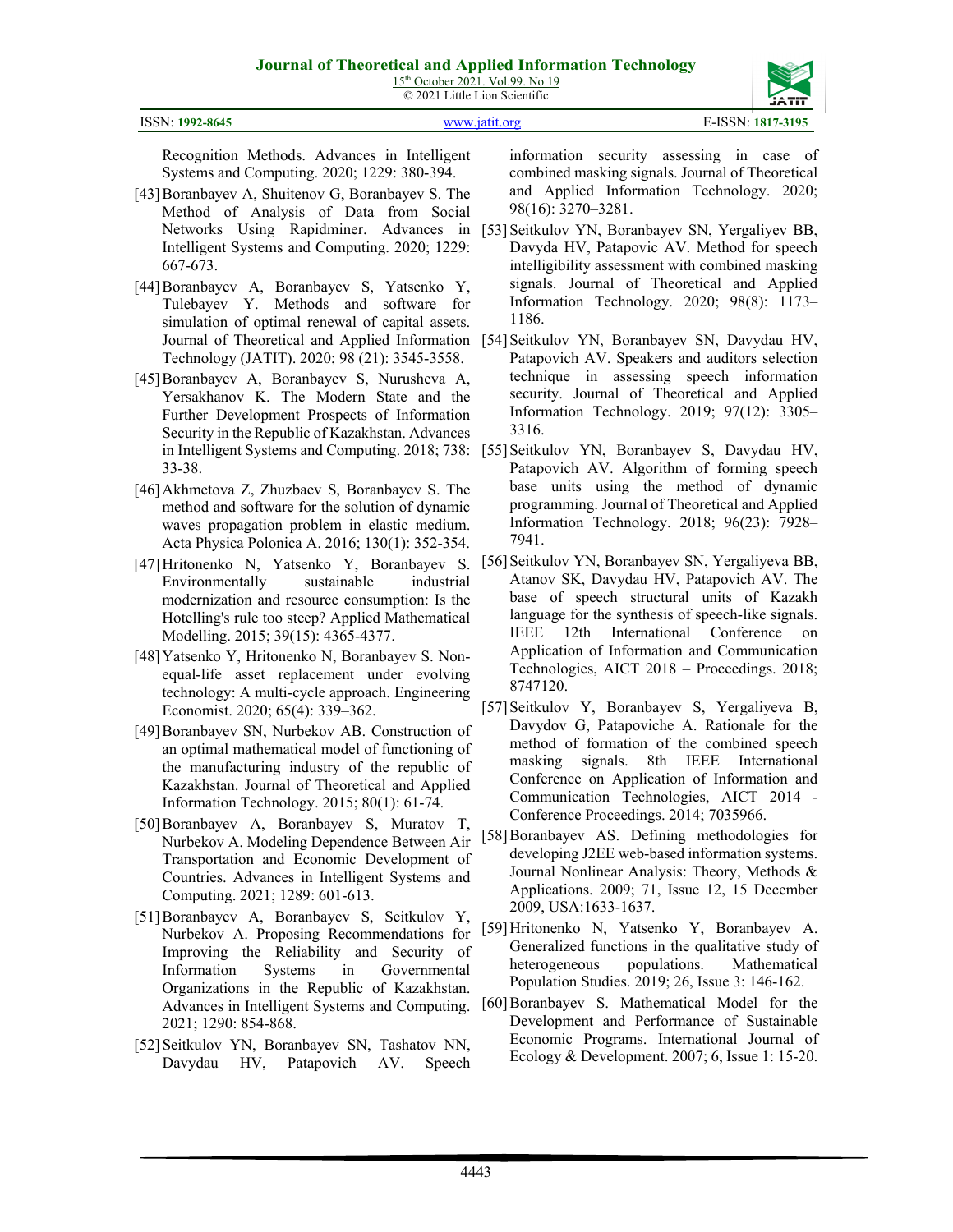15<sup>th</sup> October 2021. Vol.99. No 19 © 2021 Little Lion Scientific

| ISSN: 1992-8645                                     |                                                                                                                        |              |                |    |     |                 |             |                 | www.jatit.org            |       |                |       |                         |              |                                                   | E-ISSN: 1817-3195 |                |               |                  |
|-----------------------------------------------------|------------------------------------------------------------------------------------------------------------------------|--------------|----------------|----|-----|-----------------|-------------|-----------------|--------------------------|-------|----------------|-------|-------------------------|--------------|---------------------------------------------------|-------------------|----------------|---------------|------------------|
|                                                     | 80 Method SWARA - Select variant X +                                                                                   |              |                |    |     |                 |             |                 |                          |       |                |       |                         |              |                                                   |                   | $\bullet$      |               | $\Box$           |
|                                                     | $\leftarrow$ $\rightarrow$ $\mathbb{C}$ $\hat{\Omega}$ $\hat{\omega}$ localhost/is_reliability/method/swara/result.php |              |                |    |     |                 |             |                 |                          |       |                |       |                         |              |                                                   | Q ☆               |                | $00*$         | $\ddot{\bullet}$ |
|                                                     | Home                                                                                                                   | method       |                |    |     |                 |             |                 |                          |       |                |       |                         |              |                                                   |                   | <b>CONTACT</b> |               |                  |
|                                                     |                                                                                                                        |              |                |    |     |                 |             |                 |                          |       |                |       |                         |              |                                                   |                   |                |               |                  |
|                                                     | Result:                                                                                                                |              |                |    |     |                 |             |                 |                          |       |                |       |                         |              |                                                   |                   |                |               |                  |
|                                                     | <b>Variants</b>                                                                                                        | Tp           | Criteria<br>Vd | To | Td  | 0.395<br>Tp     | 0.263<br>Vd | 0.22<br>To      | 0.122<br>Td              | Tp    | Vd             | To    | Td                      | $\mathbf{s}$ | Rank                                              |                   |                |               |                  |
|                                                     | $\,$ 1                                                                                                                 | Sa           | $p+$           | Uv | Ecp | 0.288           | 0.545       | 0.375           | 0.368                    | 0.114 | 0.144          | 0.082 | 0.045                   | 0.385        | $\,1\,$                                           |                   |                |               |                  |
|                                                     | $\overline{2}$                                                                                                         | Sa           | $D+$           | Uv | Da  | 0.288           | 0.545       | 0.375           | 0.263                    | 0.114 | 0.144          | 0.082 | 0.032                   | 0.372        | $\overline{4}$                                    |                   |                |               |                  |
|                                                     | 3                                                                                                                      | Sa           | $p+$           | Si | Lp  | 0.288           | 0.545       | 0.375           | 0.368                    | 0.114 | 0.144          | 0.082 | 0.045                   | 0.385        | $\mathbf 1$                                       |                   |                |               |                  |
|                                                     | $\overline{4}$                                                                                                         | Sa           | $p+$           | Sp | Ecp | 0.288           | 0.545       | 0.25            | 0.368                    | 0.114 | 0.144          | 0.055 | 0.045                   | 0.357        | $\,$ 6                                            |                   |                |               |                  |
|                                                     | 5                                                                                                                      | Sa           | $p+$           | Sp | Da  | 0.288           | 0.545       | 0.25            | 0.263                    | 0.114 | 0.144          | 0.055 | 0.032                   | 0.344        | $\overline{7}$                                    |                   |                |               |                  |
|                                                     | $6\,$                                                                                                                  | <b>Np</b>    | $p+$           | Si | Lp  | 0.274           | 0.545       | 0.375           | 0.368                    | 0.108 | 0.144          | 0.082 | 0.045                   | 0.379        | 3                                                 |                   |                |               |                  |
|                                                     | $\overline{7}$                                                                                                         | Mp           | $p+$           | Si | Ecp | 0.239           | 0.545       | 0.375           | 0.368                    | 0.094 | 0.144          | 0.082 | 0.045                   | 0.365        | 5                                                 |                   |                |               |                  |
|                                                     | $_{\rm 8}$                                                                                                             | Pr           | $p+$           | Si | Da  | 0.199           | 0.545       | 0.375           | 0.263                    | 0.079 | 0.144          | 0.082 | 0.032                   | 0.337        | $\bf8$                                            |                   |                |               |                  |
|                                                     | $\overline{9}$                                                                                                         | Pr           | p-             | Uv | Da  | 0.199           | 0.455       | 0.375           | 0.263                    | 0.079 | 0.12           | 0.082 | 0.032                   | 0.313        | 10                                                |                   |                |               |                  |
|                                                     | 10                                                                                                                     | Pr           | $D -$          | SI | Lp  | 0.199           | 0.455       | 0.375           | 0.368                    | 0.079 | 0.12           | 0.082 | 0.045                   | 0.326        | $\overline{9}$                                    |                   |                |               |                  |
|                                                     | 11                                                                                                                     | Pr           | p-             | Sp | Ecp | 0.199           | 0.455       | 0.25            | 0.368                    | 0.079 | 0.12           | 0.055 | 0.045                   | 0.298        | 11                                                |                   |                |               |                  |
|                                                     | 12                                                                                                                     | Pr           | p-             | Sp | Da  | 0.199           | 0.455       | 0.25            | 0.263                    | 0.079 | 0.12           | 0.055 | 0.032                   | 0.285        | 12                                                |                   |                |               |                  |
| $\mathcal{L}$<br>$\Xi^{\scriptscriptstyle \dagger}$ | e<br>b.                                                                                                                | 丽            | $w_1^2$        |    |     |                 |             |                 | Figure 1. Expert Opinion |       |                |       |                         |              | кктивация<br>Чтобы активирований FNGws25092024 ит | νπιασι            |                | 1:55          |                  |
|                                                     |                                                                                                                        |              |                |    |     |                 |             |                 |                          |       |                |       |                         |              |                                                   |                   |                |               |                  |
|                                                     | <b>23</b> Method SWARA - Select variant X<br>$+$                                                                       |              |                |    |     |                 |             |                 |                          |       |                |       |                         |              |                                                   |                   | $\bullet$      |               |                  |
|                                                     | ← → C △ ① localhost/is_reliability/method/swara/result.php                                                             |              |                |    |     |                 |             |                 |                          |       |                |       |                         |              |                                                   | Q ☆               |                | $0$ O $*$ $*$ |                  |
|                                                     | Home                                                                                                                   | method       |                |    |     |                 |             |                 |                          |       |                |       |                         |              |                                                   |                   | CONTACT        |               |                  |
|                                                     | id <sub>1</sub><br>id <sub>2</sub>                                                                                     | <b>Total</b> |                |    |     |                 |             |                 |                          |       |                |       |                         |              |                                                   |                   |                |               |                  |
|                                                     | <b>Total</b>                                                                                                           |              |                |    |     |                 |             |                 |                          |       |                |       |                         |              |                                                   |                   |                |               |                  |
|                                                     | <b>Variants</b>                                                                                                        |              |                |    |     | id <sub>1</sub> |             | id <sub>2</sub> |                          |       | $\mathbf{s}$   |       | Rank                    |              |                                                   |                   |                |               |                  |
|                                                     | $\mathbf 1$                                                                                                            |              |                |    |     | 0.385           |             | 0.379           |                          |       | 0.382          |       | $\mathbf{1}$            |              |                                                   |                   |                |               |                  |
|                                                     | $\overline{\mathbf{c}}$                                                                                                |              |                |    |     | 0.372           |             | 0.366           |                          |       | 0.369          |       | $\overline{4}$          |              |                                                   |                   |                |               |                  |
|                                                     | 3                                                                                                                      |              |                |    |     | 0.385           |             | 0.379           |                          |       | 0.382          |       | $\,1\,$                 |              |                                                   |                   |                |               |                  |
|                                                     | 4                                                                                                                      |              |                |    |     | 0.357           |             | 0.352           |                          |       | 0.355          |       | 6                       |              |                                                   |                   |                |               |                  |
|                                                     | 5                                                                                                                      |              |                |    |     | 0.344           |             | 0.339           |                          |       | 0.342          |       | $\overline{7}$          |              |                                                   |                   |                |               |                  |
|                                                     | $\mathbf 6$                                                                                                            |              |                |    |     | 0.379           |             | 0.374           |                          |       | 0.377          |       | $\overline{\mathbf{3}}$ |              |                                                   |                   |                |               |                  |
|                                                     | $\overline{7}$                                                                                                         |              |                |    |     | 0.365           |             | 0.36            |                          |       | 0.363          |       | 5                       |              |                                                   |                   |                |               |                  |
|                                                     | 8                                                                                                                      |              |                |    |     | 0.337           |             | 0.331           |                          |       | 0.334          |       | 8                       |              |                                                   |                   |                |               |                  |
|                                                     | 9                                                                                                                      |              |                |    |     | 0.313           |             | 0.318           |                          |       | 0.316          |       | 10                      |              |                                                   |                   |                |               |                  |
|                                                     | 10<br>11                                                                                                               |              |                |    |     | 0.326<br>0.298  |             | 0.331<br>0.304  |                          |       | 0.329<br>0.301 |       | 9<br>11                 |              |                                                   |                   |                |               | $\Box$           |

**I A E D O E E E E** 

*Figure 2. Expert Estimates*

 $\sim$  (1)  $\approx$  ENG  $^{1:58}_{25.04.2021}$ 

 $\vert \overline{\psi}_0 \vert$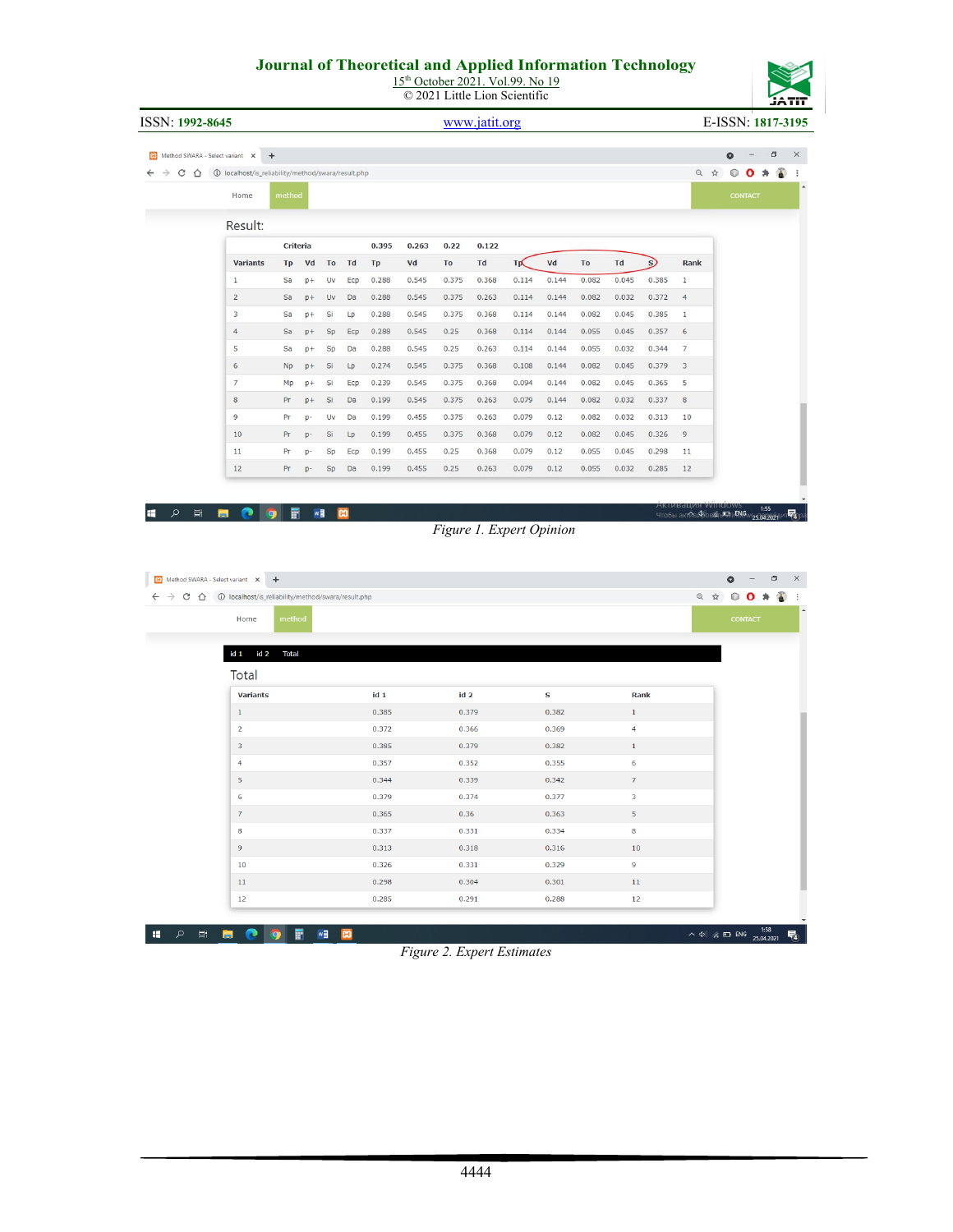15<sup>th</sup> October 2021. Vol.99. No 19 © 2021 Little Lion Scientific



ISSN: **1992-8645** [www.jatit.org](http://www.jatit.org/) E-ISSN: **1817-3195**



*Figure 3. Information System Structure.*

|       | Table 1. Comparisons of the weights of the Criteria |                |       |       |       |      |                   |  |  |  |
|-------|-----------------------------------------------------|----------------|-------|-------|-------|------|-------------------|--|--|--|
|       | $E_1$                                               | E <sub>2</sub> | $E_3$ | $E_4$ | $E_5$ | w    | Normalized weight |  |  |  |
| $X_1$ | 0,15                                                | 0,25           | 0,17  | 0,15  | 0,20  | 0,18 | 0,653             |  |  |  |
| $X_2$ | 0,14                                                | 0,13           | 0,17  | 0,17  | 0,20  | 0,16 | 0,574             |  |  |  |
| $X_3$ | 0,16                                                | 0,14           | 0,17  | 0,23  | 0,15  | 0,17 | 0,607             |  |  |  |
| $X_4$ | 0,16                                                | 0,19           | 0,23  | 0,20  | 0,26  | 0,21 | 0,737             |  |  |  |
| $X_5$ | 0,40                                                | 0,29           | 0,26  | 0,26  | 0,20  | 0,28 |                   |  |  |  |
|       |                                                     |                | Total |       |       | 1,00 | 3,57              |  |  |  |

| Table 1. Comparisons of the Weights of the Criteria |  |
|-----------------------------------------------------|--|
|-----------------------------------------------------|--|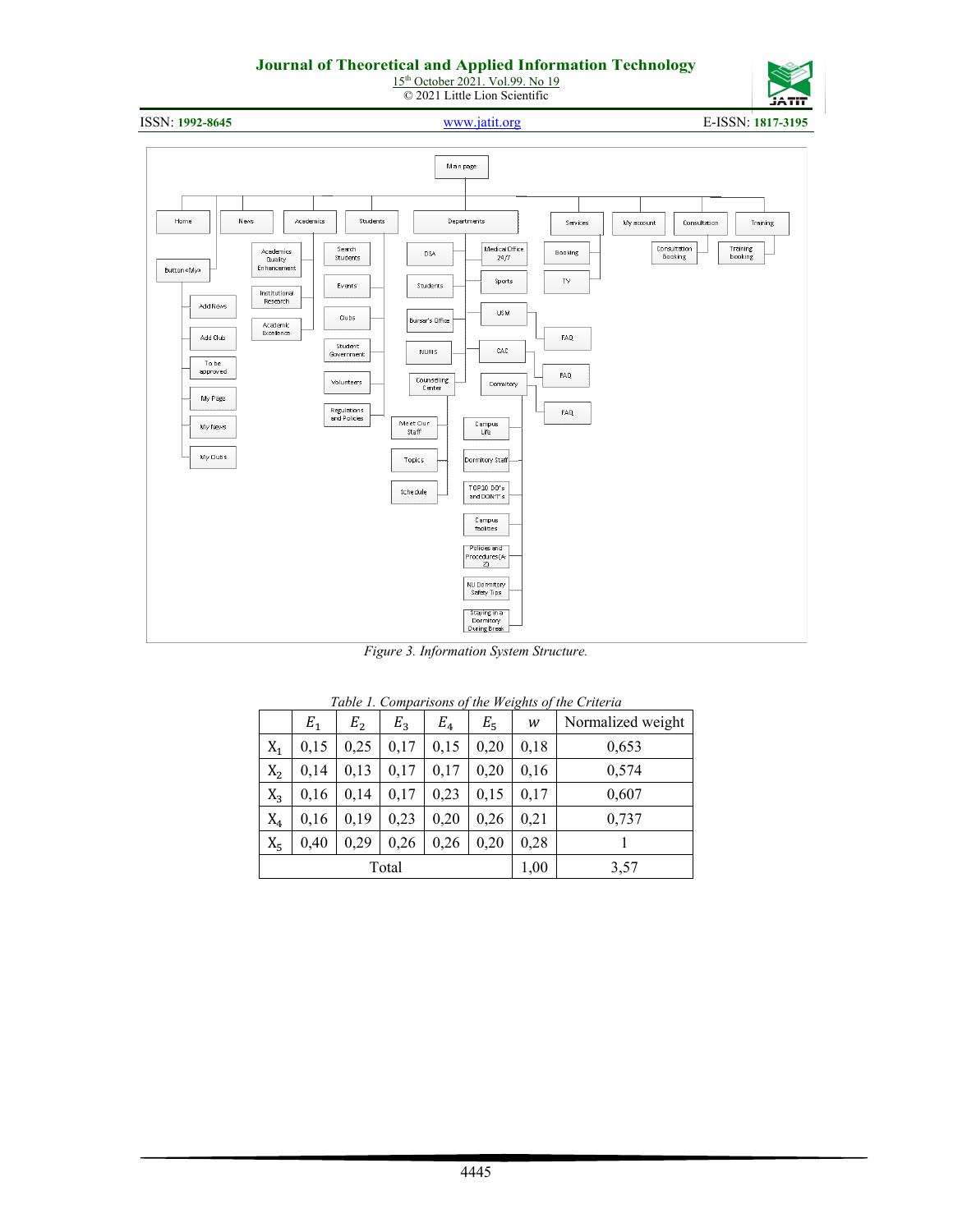15<sup>th</sup> October 2021. Vol.99. No 19 © 2021 Little Lion Scientific



| ISSN: 1992-8645 | www.jatit.org | E-ISSN: 1817-3195 |
|-----------------|---------------|-------------------|
|                 |               |                   |

|          | Table 2. Severity of Failures [18]. |                 |                                                                      |  |  |  |  |  |  |  |
|----------|-------------------------------------|-----------------|----------------------------------------------------------------------|--|--|--|--|--|--|--|
| Name     | Failure                             | Recoverability  | <b>Description</b>                                                   |  |  |  |  |  |  |  |
|          | <b>Severity</b>                     |                 |                                                                      |  |  |  |  |  |  |  |
|          | Rate                                | maintainability |                                                                      |  |  |  |  |  |  |  |
|          |                                     | ratio           |                                                                      |  |  |  |  |  |  |  |
|          | 5                                   | $0\% - 40\%$    | The most serious error in which work with IP is impossible.          |  |  |  |  |  |  |  |
| Blocker  |                                     |                 | These kinds of mistakes must be corrected without fail.              |  |  |  |  |  |  |  |
|          |                                     |                 | The IS is difficult to recover due to the severity of the error.     |  |  |  |  |  |  |  |
|          | $\overline{4}$                      | $41\% - 70\%$   | Critical error in which a certain part of the IS does not work. This |  |  |  |  |  |  |  |
| Critical |                                     |                 | problem needs to be solved in order to continue working with         |  |  |  |  |  |  |  |
|          |                                     |                 | the basic functions of the system.                                   |  |  |  |  |  |  |  |
|          |                                     |                 | IS recoverability is below average.                                  |  |  |  |  |  |  |  |
| Major    | 3                                   | 71%-80%         | This kind of error, in which something does not work correctly,      |  |  |  |  |  |  |  |
|          |                                     |                 | but not particularly dangerous, since it is possible to continue     |  |  |  |  |  |  |  |
|          |                                     |                 | working using other input points. Recoverability of IS is            |  |  |  |  |  |  |  |
|          |                                     |                 | average.                                                             |  |  |  |  |  |  |  |
| Minor    | $\mathfrak{D}$                      | $81\% - 90\%$   | Usually, minor errors do not disrupt the operation of the IS, the    |  |  |  |  |  |  |  |
|          |                                     |                 | problem may occur in the user interface.                             |  |  |  |  |  |  |  |
|          |                                     |                 | IS recoverability is above average.                                  |  |  |  |  |  |  |  |
| Trivial  | 1                                   | $91\% - 100\%$  | An error that does not pose a threat to the IS, usually a problem    |  |  |  |  |  |  |  |
|          |                                     |                 | with a third-party library or service.                               |  |  |  |  |  |  |  |
|          |                                     |                 | The level of IS recoverability is high.                              |  |  |  |  |  |  |  |

#### *Table 3. Priorities of Failures [35].*

|                    |                          | $1$ acro 5. 1 Februaries 6. 1 annul 05. 1551.             |
|--------------------|--------------------------|-----------------------------------------------------------|
| <b>Description</b> | The proportion of the    | <b>Definition</b>                                         |
|                    | influence of failures on |                                                           |
|                    | the IS operability       |                                                           |
|                    | (priority)               |                                                           |
| Extremely          | 100%                     | Failure could result in human death or damage to          |
| Hazardous          |                          | infrastructure.                                           |
| Very               | 90%                      | Failure can result in serious injury or serious           |
| Dangerous          | 80%                      | infrastructure disruption due to service interruptions.   |
| Dangerous          | 70%                      | Failure can result in minor or moderate injury with a     |
|                    |                          | high degree of personal dissatisfaction or significant    |
|                    | 60%                      | infrastructure problems requiring repair.                 |
| Medium             | 50%                      | Failure can result in minor injuries with some            |
| hazard             |                          | frustration or significant infrastructure problems.       |
| Low to             | 40%                      | Failure can result in very minor or no injury, but it     |
| moderate           |                          | annoys customers or results in minor infrastructure       |
| hazard             | 30%                      | problems that can be overcome with minor                  |
|                    |                          | infrastructure or business changes.                       |
| Minor hazard       | 20%                      | Failure cannot result in injury and the client is unaware |
|                    |                          | of the problem; However, there is a possibility of minor  |
|                    |                          | injury.                                                   |
| No danger          | 10%                      | Failure does not harm or affect infrastructure.           |